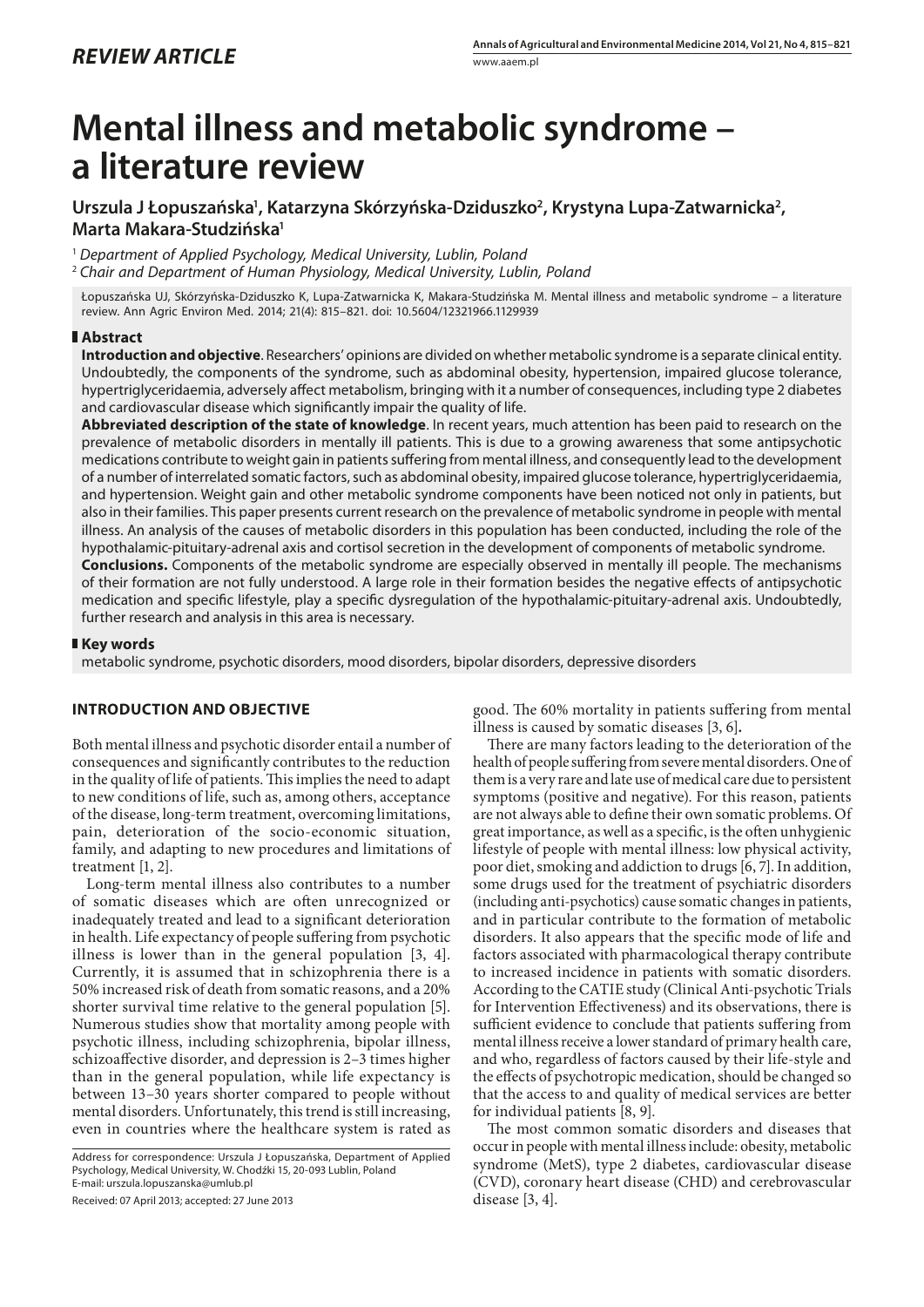Abdominal obesity, impaired glucose tolerance, hypertriglyceridaemia and hypertension, are key factors that make up metabolic syndrome, otherwise known as 'Syndrome X', and in the past the 'deadly quartet' or 'insulin resistance syndrome' [10]. This syndrome was observed over 80 years ago and has been described in more detail in 1988 by Reaven as a syndrome of related factors (syndrome X), such as insulin resistance, hyperinsulinaemia, hypertension, dyslipidemia and glucose intolerance [11]*.* These are independent risk factors for cardiovascular complications. Reaven did not include obesity in the syndrome, despite the described connections of insulin resistance with overweight. He also noted that the syndrome X appeared in patients with normal body weight [12].

Since the 1990's there have been a few definitions of metabolic syndrome. The first outlined the WHO diagnostic criteria [13] which proposed the assessment of insulin, or insulin as an essential element of the syndrome [14]. To these factors were included additional diagnostic criteria which included at least two of the following: high blood pressure, elevated triglycerides, low HDL cholesterol, obesity, and microalbuminuria [13]. The WHO definition pointed out that every constituent element of metabolic syndrome is an independent risk factor for cardiovascular disease. Due to the special emphasis on the diagnosis of disorders of carbohydrate metabolism, it also allowed the identification of patients at risk of type 2 diabetes [15]. The use of such criteria for diagnostic and epidemiological studies, however, required specialized implementation of the oral glucose tolerance test (OGTT); therefore, their use in practice has been relatively limited [12].

| Insulin                              | Type 2 diabetes                                                                                                                                                                                                                                                                                                                                                                                                                                                            |
|--------------------------------------|----------------------------------------------------------------------------------------------------------------------------------------------------------------------------------------------------------------------------------------------------------------------------------------------------------------------------------------------------------------------------------------------------------------------------------------------------------------------------|
| resistance.                          | - impaired fasting glucose                                                                                                                                                                                                                                                                                                                                                                                                                                                 |
| identified                           | - impaired glucose tolerance                                                                                                                                                                                                                                                                                                                                                                                                                                               |
| by one                               | - or for those with normal fasting glucose levels (<110 mg/dL),                                                                                                                                                                                                                                                                                                                                                                                                            |
| of the                               | glucose uptake below the lowest quartile for background population                                                                                                                                                                                                                                                                                                                                                                                                         |
| following:                           | under investigation under hyperinsulinemic, euglycemic conditions                                                                                                                                                                                                                                                                                                                                                                                                          |
| Plus any<br>two of the<br>following: | - Antihypertensive medication and/or high blood pressure<br>(≥140 mm Hq systolic or ≥90 mm Hq diastolic)<br>- Plasma triglycerides $\geq$ 150 mg/dL ( $\geq$ 1.7 mmol/L)<br>- HDL cholesterol <35 mg/dL (<0.9 mmol/L) in males or <39 mg/dL<br>(1.0 mmol/L) in females<br>$-$ BMI >30 kg/m <sup>2</sup> and/or waist-hip ratio >0.9 in males, >0.85 in<br>females<br>- Urinary albumin excretion rate $\geq$ 20 $\mu$ g/min or albumin: creatinine<br>ratio $\geq$ 30 mg/g |

Taking into consideration these difficulties, the European Group for the Study of Insulin Resistance (EGIR) created another MetS diagnostic criteria. EGIR definition also emphasized the importance of insulin resistance as a primary etiologic factor of the metabolic syndrome, defined, however, by the indication of insulin. The concept of central obesity (abdominal) by marking only waist circumference, microalbuminuria was also eliminated as a criterion of little use in the diagnosis of metabolic syndrome [16].

Currently, WHO and EGIR definitions are primarily for scientific purposes and valid are those developed by the National Cholesterol Education NCEP-ATP III programme (National Cholesterol Education Program-Adult Treatment Panel III) and International Diabetes Federation (IDF) [14, 17].

The criteria for NCEP-ATP III [18] no longer included the indication of insulin resistance. It was decided that the measurement of insulin resistance and relatively low specific glucose tolerance test were not to be routinely performed in clinical practice. The definition of NCEP-ATP III is more clinically useful because it allows easy diagnosis of metabolic syndrome, and in particular for epidemiological studies. According to the NCEP-ATP III, metabolic syndrome is observed in persons in whom there are at least 3 of the 5 components of the definition: abdominal obesity (males> 102 cm, females> 88 cm), fasting triglycerides above 150 mg/dl  $(≥ 1; 7 mmol/L)$ , low HDL cholesterol (males <40 mg/dL (<1.04 mmol/L), females <50 mg/dL (<1.3 mmol/L), blood pressure above 130/85 mmHg, fasting glucose ≥ 110 mg/dL (≥ 6.1 mmol/L), or diagnosed diabetes [18, 17, 19].

**Table 2.** Clinical identification of metabolic syndrome by NCEP-ATP III [18]

| <b>Risk Factor</b>     | Defining Level        |
|------------------------|-----------------------|
| Abdominal obesity      | Waist circumferencet  |
| Males                  | $>102$ cm ( $>40$ in) |
| Females                | >88 cm (>35 in)       |
| <b>Triglycerides</b>   | $\geq$ 150 mg/dL      |
| <b>HDL</b> cholesterol |                       |
| Males                  | $<$ 40 mg/Dl          |
| Females                | $<$ 50 mg/dL          |
| <b>Blood pressure</b>  | ≥130/85 mmHq          |
| Fasting glucose        | $\geq$ 110 mg/dL      |

Other diagnostic criteria developed by the IDF [20] are affordable diagnostic tools, based on the finding of abdominal obesity, plus 2 of 4 four components of the definition (Tab. 3). This definition takes into account ethnic differences in determining the waist circumference. Studies of metabolic syndrome based on the above criteria are simple and cheap, and the information derived from them is of great practical importance [21, 22, 19].

**Table 3.** The new International Diabetes Federation (IDF) definition of metabolic syndrome [20]

|                                        | According to the new IDF definition, for a person to be defined as having<br>metabolic syndrome they must have:<br>central obesity (defined as waist circumference* with ethnicity specific values:<br>USA – male $\geq 102$ cm, female $\geq 88$ cm; Europe – male $\geq 94$ , female cm $\geq 80$ cm) if<br>BMI is >30kg/m <sup>2</sup> , central obesity can be assumed and waist circumference t need<br>not be measured, plus any 2 of the following 4 factors: |  |
|----------------------------------------|----------------------------------------------------------------------------------------------------------------------------------------------------------------------------------------------------------------------------------------------------------------------------------------------------------------------------------------------------------------------------------------------------------------------------------------------------------------------|--|
| Raised<br>triglycerides                | $\geq$ 150 mg/dL (1.7 mmol/L or specific treatment for this lipid<br>abnormality                                                                                                                                                                                                                                                                                                                                                                                     |  |
| Reduced HDL<br>cholesterol             | < 40 mg/dL (1.03 mmol/L) in males<br>< 50 mg/dL (1.29 mmol/L) in femalesor specific treatment for this<br>lipid abnormality                                                                                                                                                                                                                                                                                                                                          |  |
| Raised blood<br>pressure               | systolic BP $\geq$ 130 or diastolic BP $\geq$ 85 mm Hg or treatment of<br>previously diagnosed hypertension                                                                                                                                                                                                                                                                                                                                                          |  |
| Raised<br>fasting<br>plasma<br>glucose | $(FPG) \ge 100$ mg/dL (5.6 mmol/L), or previously diagnosed type 2<br>diabetes.<br>If above 5.6 mmol/L or 100 mg/dL, OGTT is strongly<br>recommended, but is not necessary to define the presence of the<br>syndrome.                                                                                                                                                                                                                                                |  |

It is conclude that all definitions define metabolic syndrome as co-existing with related risk factors of metabolic origin that promote the development of cardiovascular disease with atherosclerotic and type 2 diabetes [10].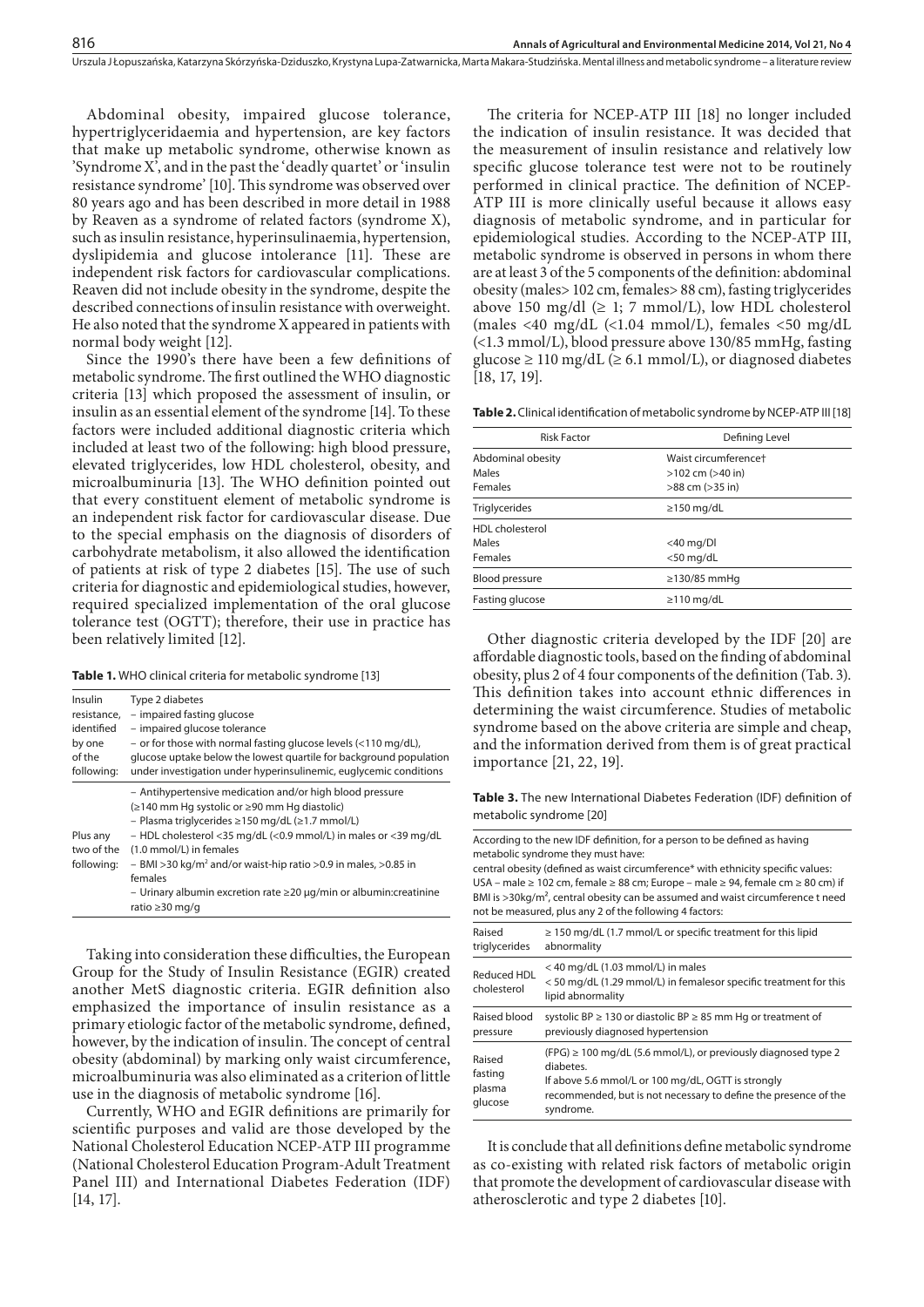Urszula J Łopuszańska, Katarzyna Skórzyńska-Dziduszko, Krystyna Lupa-Zatwarnicka, Marta Makara-Studzińska . Mental illness and metabolic syndrome – a literature review

In this paper a review of articles in English and Polish has been conducted in order to present relationships between mental disorders and metabolic syndrome.

**Metabolic syndrome and mental disorders.** In recent decades the profile of health problems in patients with schizophrenia and affective disorders has changed. While the past was dominated by tuberculosis and gastrointestinal infections, since the 1990's cardiovascular disease, diabetes, obesity and metabolic syndrome are dominant. The prevalence of MetS in this group is 2–3 times higher than in the general population. Occurrence of the components is estimated as follows: obesity (45% -55%), hypertension (19% -58%), diabetes (10% -15%), lipid (25% -69%) [23, 7].

More and more often the problem of metabolic syndrome in people with severe mental illness is discussed. MetS components, such as overweight, obesity, abnormal glucose metabolism, dyslipidaemia and hypertension occur especially in patients with schizophrenia or bipolar disorder [3, 8]. In reviewing the literature, in particular the relationship between mental illness and metabolic syndrome was noted in the following diseases or mental states:

- schizophrenia and schizaffeffective disorders;
- mood disorders, such as bipolar, depressive and unipolar disorders;
- in states of anxiety, tension, anger, and stress.

Estimation of the prevalence of MetS in patients suffering from severe mental disorders encounters the same problems as in the group of healthy individuals. The results depend on the use of diagnostic criteria, racial or ethnic minorities. However, based on data from different parts of the world, it can be noted that the prevalence of metabolic syndrome among the mentally ill is higher than in the population without psychiatric disorders [8].

A Spanish study published in 2012 by Foguet et al., conducted among 137 patients suffering from mental illness, showed that the criteria for metabolic syndrome was met, respectively, in 37.9% of females and 48.4% of males [24].

The prevalence of metabolic syndrome in people with schizophrenia is estimated to be between 19.4% – 68%. These differences result from the use of different diagnostic criteria of belonging to ethnic groups, and are evident between countries. In patients suffering from bipolar disorder and schizoaffective disorder this rate varies between 22–30% [8]. In a healthy population, the prevalence of metabolic syndrome varies between countries. Recent studies conducted in the USA by Ford on a group of 3.601 men and women, based on criteria developed by the IDF, indicate that as much as nearly 40% of Americans suffer from metabolic syndrome [25]. In Europe, the European Group for the Study of Insulin Resistance estimated that the prevalence of metabolic syndrome varies between 7% – 36% in males aged 40–55 years, and among females of the same age, from 2–22% (MetS criteria according to the WHO) [26].

There are several studies on the prevalence of metabolic syndrome in people with psychotic illness. Extensive research carried out by the CATIE (Clinical Antipsychotic Trials for Intervention Effectiveness) in a group of 1231 people with schizophrenia, has shown that the prevalence of metabolic syndrome is equal to 35.8%, based on the diagnostic criteria proposed by NCEP-ATP III [34]. According to research by Kato et al. in 2003, conducted in 63 patients with schizophrenia and 16 with bipolar disorder, as many as 60% of those with schizophrenia and 75% of those with affective disorders had metabolic syndrome (NCEP criteria-ATP III) [27]. Another study by the same author in 2002, carried out on 48 patients suffering from schizophrenia, showed the prevalence of metabolic syndrome at 63%, while in a group of Latin Americans, it was much higher and reached 74%, and indicated that an increase in waist circumference is positively correlated with metabolic syndrome in the abovementioned group of patients [28]. Other studies carried out on 98 patients in the USA and Taiwan by Litterell et al., produced a somewhat different picture. In the USA, 51% of schizophrenia patients had MetS, while patients in Taiwan, only 22% [27]. Data from Finland give yet another picture, as the metabolic syndrome was observed in 37% of schizophrenia among 35 active people [28].

A study published in December 2012 by Grover et al., conducted in India in a group of 227 people suffering from schizophrenia, showed that the prevalence of metabolic syndrome ranged from 43.6% – 44.5%, depending on the definition of the MetS diagnostic criteria used, i.e. IDF and NCEP-ATP III. Interestingly, there was no difference in the prevalence of the metabolic syndrome according to the antipsychotic drugs used [29].

Bobes et al. showed that the prevalence of coronary artery disease and metabolic syndrome in Spanish patients with schizophrenia ( $n = 1,452$ ) who were subjected to treatment with antipsychotics, was the same as in the general population, but who were older by about 10–15 years [30].

Many authors have suggested that abdominal obesity is an essential determinant of insulin resistance, resulting in pathophysiological changes leading to metabolic syndrome [27].

Individuals suffering from psychotic disorders, including schizophrenia, have a tendency to become overweight or obese. Additionally, Ryan et al. showed that the incidence of glucose intolerance in patients with previously untreated schizophrenia is 15% higher than in the healthy population [31]. Both type 2 diabetes and schizophrenia are disorders of a complex, polygenic and multifactorial model of inheritance. The increase in the incidence of diabetes in schizophrenic patients was pointed out earlier, before there appeared the current spread of risk factors of obesity and diabetes in psychiatric patients. Glucose intolerance was observed in patients with a first episode of the disease who did not yet take medication. More importantly, abnormal glucose values were observed in family members of patients; it is therefore possible that the same genetic loci are partly responsible for the tendency to disclose these diseases [32].

Weight gain is a common problem associated with the use of neuroleptics. Antipsychotic medications not only cause increases in body weight, they may also lead to impaired glucose tolerance, resulting in hyperglycaemia, diabetes, ketoacidosis or impact on lipid metabolism, by increasing low-density lipoprotein (LDL) and lowering cholesterol (HDL). The effect of medications differ in this respect [35].

These drugs affect the alimentary system in the hypothalamic tract. The operation of this system depends on a number of neural structures. It was found that antipsychotic drugs, by blocking the serotonin receptor 5-HT 2, histamine H1 or dopamine D2, induce increased appetite and consequently weight gain. On the other hand, these drugs affect the hormonal regulation of food intake. Leptin,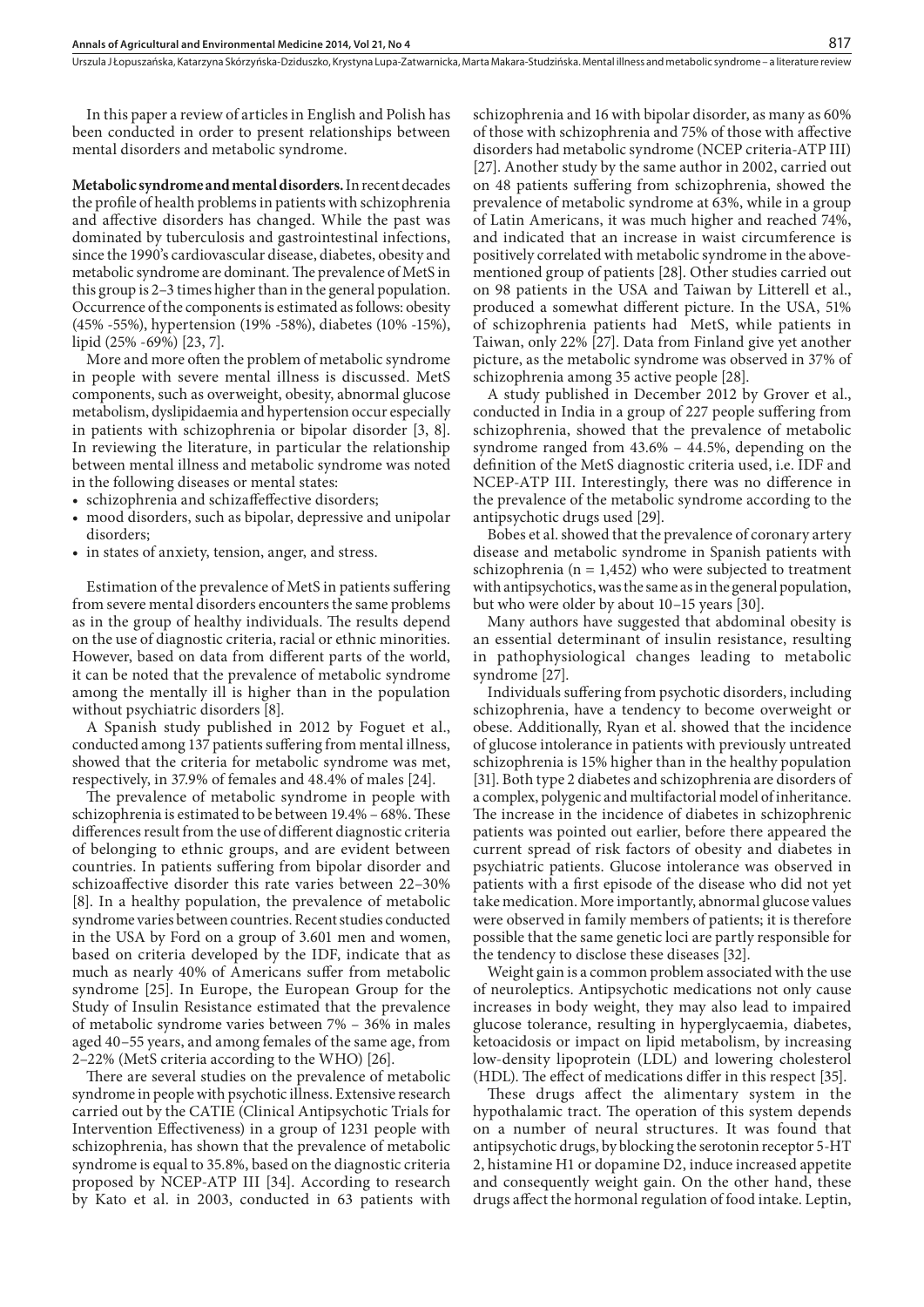a hormone produced by adipose tissue, has a long-lasting inhibitory effect on neurons in the hypothalamus hunger centre. It is known that in the case of constant exposure to leptin, hypothalamic neurons contribute to the development of leptin resistance. It has been shown that antipsychotic drugs increase the concentration of leptin in the blood and intensify of leptin resistance, hence the increased appetite and weight gain [32, 33].

Currently in clinical practice first generation drugs are used, otherwise known as classical druygs, e.g. perazine, chloroprotixen, haloperidol or sulpiride, and secondgeneration drugs, such as clozapine, olanzapian, risperidone [34]. These drugs differ in the severity of side-effects, and the intensity of metabolic disorders caused by them, especially weight gain and changes in the carbohydrate and lipid systems [23]*.* Second-generation drugs, in addition to molindone, ziprasidone, and aripiprazole, cause weight gain. Especially noticeable is the large increase in the use of clozapine and olanzapine (more than 4 kg after 10 weeks of treatment), while in the case of first generation drugs, interference with glucose metabolism is noticeable after using chlorpromazine [7, 21].

It has been pointed out that in the case of use of antipsychotic medications, the average weight gain is noticeable during the first few months and is equal to 2–9 kg. The degree of weight gain depends on the type and not the size of the daily dose of medication [35].

A good example illustrating the effects of secondgeneration medication and especially clozapine are tests by Brunero et al. in 2009. Data from operations carried out among 73 patients with schizophrenia suggest that as many as 61.6% of them had metabolic syndrome, with respect to the definition of IDF [38].

To better describe the impact of neuroleptics on lipid and glucose parameters it is worth mentioning the research conducted by Lindenmayer et al. in a group of 101 patients with schizophrenia or schizoaffective disorder. During the 14 weeks of treatment, the patients were randomly prescribed the following medications: clozapine, olanzapine, haloperidol, risperidone. It was noted that the use of clozapine, olanzapine and haloperidol was associated with an increase in glycaemia, and olanzapine and clozapine with an increase in cholesterol (20.1 mg / dL and 14.7 mg / dL) [36].

Extensive research by Koro et al. showed the impact of neuroleptics on the formation of diabetes among 19,637 patients with schizophrenia. It was demonstrated that patients taking olanzapine were more likely to develop diabetes than those not using antipsychotics, or using classical neuroleptics. The safest in this respect seems to be the use of risperidone, which does not affect the formation of diabetes, in addition to causing less body weight gain than olanzapine or clozapine. [37].

The mechanisms leading to metabolic consequences of antipsychotic drugs are still not fully understood. It is suggested that in this respect the role of a number of factors, including drug-induced increase in adipose tissue leads to metabolic syndrome, antagonistic effects of drugs in relation to the receptor for serotonin, leptin resistance, pancreatic beta cell damage induced dyslipidemia (produced in excess of fatty acids induces oxidative stress) or disruption of hepatocyte nuclear factor 1-alpha (HNF-1) [32]*.*

In addition to genetic susceptibility, the effects of the use of some antipsychotic drugs cause development of overweight, obesity and susceptibility to disorders of carbohydrate

metabolism, characterized by the effect of factors such as unhygienic lifestyle, poor diet, poverty, smoking, poor access to basic health care and poor insight into own person [3, 23, 7, 8, 5].

In this review of research literature on the relationship between mood disorders and metabolic syndrome testing the relationship between depression and the components of metabolic syndrome, there emerge fasctors such as obesity and type 2 diabetes. However, it should be noted that the results in this area are not clear. Some studies have shown a positive association between obesity and depressive disorders, while others exclude the existence of such a relationship.

Pálinkás et al. checked the relationship between depressive disorders and type 2 diabetes (971 males and females over 50 years of age). They pointed out that depressive symptoms measured by the Beck Depression Inventory were positively correlated with the concentration of glucose in the blood. At the same time, there was no relationship between the level of glucose in the blood serum of a greater number of points in the Beck Scale [39]. The same authors checked the relationship between obesity and depressive disorders, also measured by the Beck Depression Inventory (score above 13 points), in 2, 245 people over 50 years of age. Severity of depressive symptoms was inversely related to body weight in the males but not in the females. Overweight or obese females in the age group 50–69 years showed more severe depression than females hose body mass index was normal [40].

In more detailed studies by Roberts et al. at the turn of 1994–1999, in a group of 2,123 people aged over 50, indicated that there is a relationship between obesity and the severity of depressive symptoms. It was noted that in obese people the risk of developing depression increased after 5 year. It was also found that obesity can lead to depression, but depression does not increase the risk of obesity [41].

Analysis of the results of a study by Gil et al. (2003–2004) in a group of 795 people (477 females and 318 males) showed that the disclosure of depression is associated with an increased risk of metabolic syndrome components, such as hypertension, obesity, and impaired glucose tolerance. Metabolic syndrome was diagnosed in 32% of patients, and depression, on the Beka Depression Scale, in 37% (more common in females than in males). Males diagnosed with depression were more often diagnosed with abdominal obesity [42].

In another study published in 1993 by Gluecki et al. described 30 patients with familial hypertriglyceridaemia and depression -15 men and 15 women, who after 54 weeks of intensive treatment with fibrates and diet lowering triglyceride levels, showed significant alleviation or complete resolution of the symptoms depression. According to the researchers, the mood improvement was made possible by the improvement in cerebral perfusion and oxygen supply to the neurons [43].

The pathomechanism of depression formation is primarily associated with the body's response to stress. An essential element of adaptive response to stress is to stimulate the sympatho-adrenal system (SAS) and the hypothalamopituitary axis (HPA), in conjunction with the limbic system. Serotonin is involved in the activation of the HPA axis stress, exercising control over both the same axis as the sympathoadrenal system. Glucocorticoids and catecholamines secreted in times of stress may control the activity of the HPA and SAS. Under the influence of excessive and chronic stressors,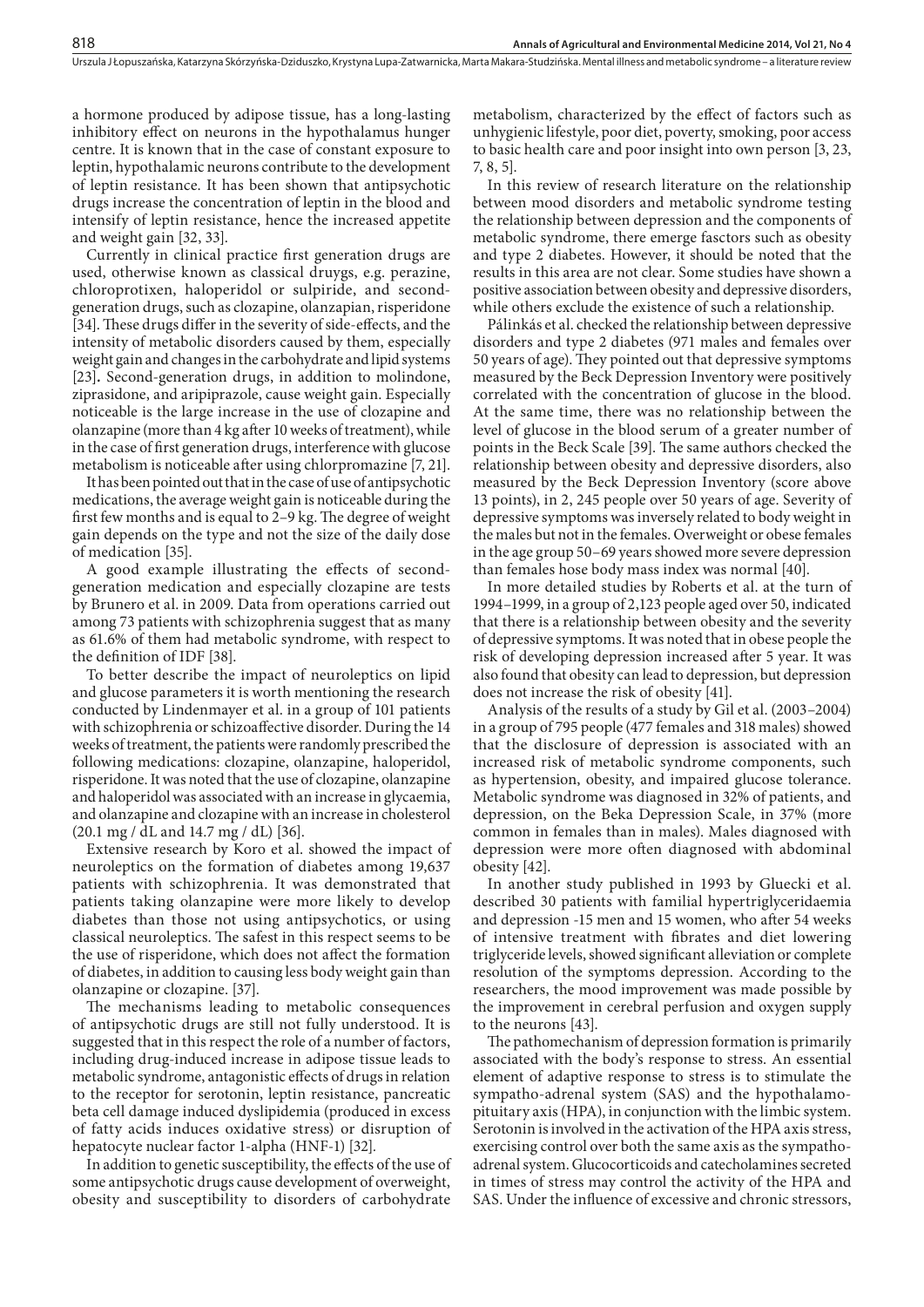there is increased activity of the HPA axis, resulting in hypercortisolemia, connected not only with the development of depression, but also metabolic syndrome. A link that connects the two disorders is the high level of glucocorticoids, accompanying the development of adipose tissue, leading to insulin resistance and other components of the metabolic syndrome [44, 45].

In addition, it should be noted that people with depression tend to isolate themselves and keeping an unhealthy lifestyle: overeating, choosing a nutrient-poor diet, and avoidance of exercise. The antidepressants used also affect the body weight of patients [27].

When analyzing the literature on the metabolic syndrome in people suffering from depression, it is noted that MetS is accompanied by negative emotional states. Here it is worth mentioning a study conducted by Raikkonen et al., who assessed the relationship between emotions and the development of metabolic syndrome. In long-term studies conducted over several years in a group of 425 women, psychological risk factors such as depression, anxiety, tension, stress, and biological components of MetS were studied: plasma glucose, triglycerides and HDL cholesterol, waist circumference and blood pressure. It was found that the likelihood of developing metabolic syndrome increased in females characterized by high baseline levels of depression, tension and anger. On the other hand, the development of metabolic syndrome resulted in the emergence of negative emotions, such as anger and anxiety [7, 2, 46, 47].

Hartley et al. (2004–2009, ATP-III) conducted interesting research in an occupational group particularly vulnerable to stress – the police. Police officers are people who at the beginning of their service must comply with relevant health conditions, i.e., good physical condition and health, broadly defined, including mental health. However, with time, due to exposure to chronic stress associated with the type of work, their health deteriorates. It has been shown that this group is particularly vulnerable to diseases of the circulatory system. The study was conducted in two parallel groups of police officers from various regions of Buffalo and Spokane in the USA. The prevalence of metabolic syndrome was higher among police officers from Spokane and was 37.2% for males and 33.3% for females, while in the Buffalo officers it was 32.6% and 8.5%, respectively. The researchers assessed the relationship between the severity of depressive symptoms and the number of components of the MetS. This showed that there was a statistically significant positive correlation between the severity of depressive symptoms and the number of components of the metabolic syndrome in the group of male police officers from Spokane. This dependence increased with the age of the respondents. [48].

Several investigators have indicated that chronic stress leads to depression, which increases the risk of developing the metabolic syndrome and thus cardiovascular disease [42, 49].

In summary, discussion of the causes of increased risk of metabolic disorders in the mentally ill it is worth noting the role of the axis of substructure-pituitary-adrenal axis and cortisol secretion in situations of chronic stress in the development of components of MetS [27].

In times of stress, there is a distortion of the body's homeostasis, which activates the hypothalamic-pituitaryadrenal axis. In response to stress, the hypothalamus releases corticotropin-releasing hormone (CRH), thus stimulating the pituitary gland to release the adrenocorticotropic hormone

(ACTH). This results in the synthesis and release of adrenal glucocorticoids, which direct the processes of metabolism glycogenolysis in the liver and muscles, and gluconeogenesis in the liver and kidneys. This allows the body to respond appropriately to the additional stress factors [50, 51].

In the case of patients with schizophrenia, demonstrated by axis dysfunction of the substructure-pituitary-adrenal axis in the form of hypercortisolism, this leads to increased accumulation of visceral fat, and impaired glucose tolerance. A high level of cortisol in the tissues can produce an image of pseudo-Cushing's syndrome, characterized by abdominal obesity, hyperinsulinaemia, insulin resistance and hypertension [27]. Interestingly, Weber-Hamann et al. showed similar relationships in patients with major depressive disorder – 22 females with depression after menopause and 22 healthy females aged 23 years. They found that the females who suffered from depression and who had elevated cortisol levels, were characterized by an increase in body fat and a higher concentration of glucose OGTT [47].

There is the hypothesis that dysregulation of the hypothalamic-pituitary-adrenal axis may lead to the risk of psychosis, and the concentration of cortisol in patients with schizophrenia is related to the depth of psychosis, cognitive deficits and changes in the brain [52]. According to Walker et al., the concentration of cortisol in adolescents who present schizotypal symptoms, which may lead to the development of psychosis, is the severity of psychosis one or two years later.

Similar results are observed in major depressive disorder. For example, it is worth mentioning the study by Goodyear et al. (2000), conducted in a group of adolescents aged 8–16 years, with a high risk of depression. This showed that increased levels of cortisol, measured in the morning over several weeks, increased the risk of depression (according to those studied in relation to life events) [53].

#### **DISCUSSION AND SUMMARY**

People who manifest mental problems have a tendency to obesity, which carries a number of consequences. Increased body weight predisposes to disorders of glucose and lipid metabolism. Data on the prevalence of somatic diseases in people with mental illness, especially schizophrenia, bipolar disorder, or depression, clearly indicate that this group is particularly vulnerable to the diseases associated with metabolic disorders, such as metabolic syndrome, type 2 diabetes, cardiovascular diseases, ischaemic heart disease, and cerebrovascular diseases.

Metabolic disorders in patients suffering from mental illnesses are caused by a number of factors, the most important of which are: the side-effects of antipsychotic medications, a specific, less active lifestyle and nutrient-poor diet, as well as the tendency to insulin resistance before taking medication. These tendencies are also noticed in healthy family members which may indicate a genetic disposition to psychotic and metabolic disorders.

The treatment of patients with mental problems is still symptomatic and has a number of problems, including the choice of the appropriate medication which, in the case of psychotic disorders, affect the reduction of symptoms, both negative and positive. Although the second generation medications improve reduction of the above-mentioned symptoms, they can also contribute to the formation of, or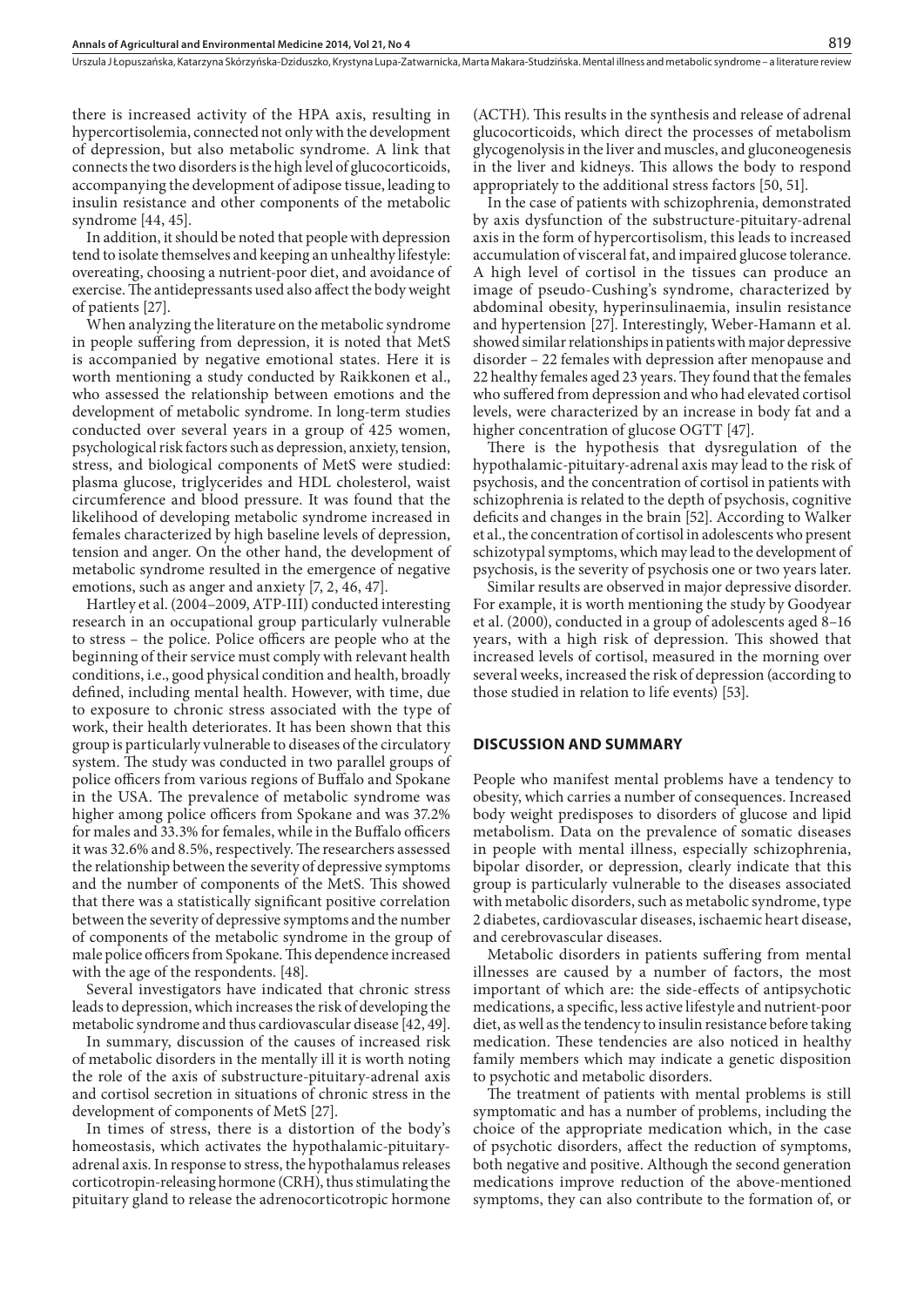exacerbate, the components of metabolic syndrome, such as weight gain, increased blood glucose levels, hyperlipidaemia, and resistance to insulin. Therefore, the selection of appropriate antipsychotic medication should take into account all aspects, including those related to metabolic transformation.

Both in the case of the population manifesting mental disorders and those who are healthy, stress is a factor predisposing to abdominal body fat, which contributes largely to the development of the components of metabolic syndrome. This is evidenced by reports on increased levels of cortisol, even before taking medications, in people with mental illness.

In the case of long-term treatment of mentally ill patients, not only effective medication therapy, but also the impact of skills aimed at reducing tension, stress, and the psychoeducation for healthy lifestyles seem to be justified.

Mortality rates among the mentally ill patients are particularly worrying. In recent years, knowledge about the effects of some antipsychotics on weight gain, as well as on independent from pharmacology, increased susceptibility for the development of metabolic disorders in people suffering from mental illness, has been expanded. However, despite significant advances in knowledge, to date there are no uniform rules of conduct that are specifically aimed at educating patients on a diet and physical activity, and would undoubtedly contribute to improving the quality of life of this particular population.

#### **REFERENCES**

820

- 1. [Hansson L.](http://www.ncbi.nlm.nih.gov/pubmed?term=Hansson L%5BAuthor%5D&cauthor=true&cauthor_uid=16445482) Determinants of quality of life In pe ople with severe mental illness. Acta Psychiatr Scand Suppl. 2006; (429): 46–50.
- 2. Talarowska M, Florkowski A, Orzechowska A, Zbolarski K, Wysokiński A. Konsekwencje psychologiczne zespołu metabolicznego. Psychiatria w Praktyce Klinicznej, tom1. Via Medica, 2008.p.67–73 (in Polish).
- 3. De Hert M, Correll ChU, Bobes J, Cetkovich-Bakmas M, Cohen D, et al. Physical illness in patients with severe mental disorders. I. Prevalence, impact of medications and disparities in health care. Wolrd Psychiatry 2011; 52–77.
- 4. Joukamaa M, Heliovaara M, Knekt P, Raitasalo AAR. Mental disorders and cause — specific mortality. Br J Psychiatry. 2001; 179: 498–502.
- 5. Narasimhan M, Raynor JD. Evidence-Based Perspective on Metabolic Syndrome and Use of Antipsychotics. Drug Benefit Trends. 2010; 22: 77–88.
- 6. Roshanaei-Moghaddam B, Katon W. Premature mortality from general medical illnesses among persons with bipolar disorder: a review. Psychiatr Serv. 2009; 60: 147–156.
- 7. Rabe-Jabłońska J. Występowanie, chorobowość i śmiertelność z powodu zespołu metabolicznego u chorych na schizofrenię. Ograniczenia terapeutyczne i wybór właściwego leku przeciwpsychotycznego. Psychiatria 2006; 3(4): 148–153 (in Polish).
- 8. Newcomber JW. Metabolic syndrome and Mental Illness. [Am J Manag](http://www.ncbi.nlm.nih.gov/pubmed/18041878) [Care.](http://www.ncbi.nlm.nih.gov/pubmed/18041878) 2007;13 (7 Suppl): 170–177.
- 9. Meyer JM, Nasrallah HA, McEvoy JP, Goff DC, Davis SM, Chakos M, Patel JK, Keefe RS, Stroup TS, Lieberman JA. The Clinical Antipsychotic Trials Of Intervention Effectiveness (CATIE) Schizophrenia Trial: clinical comparison of subgroups with and without the metabolic syndrome. Schizophr Res. 2005; 80(1): 9–18.
- 10. Grundy SM, Brewer HB, Cleeman JI, Smith SC, Lenfant C. Definition of Metabolic Syndrome Report of the National Heart, Lung, and Blood Institute/American Heart Association Conference on Scientific Issues Related to Definition, NHLBI/AHA. Conference Proceedings [http://](http://circ.ahajournals.org/content/109/3/433.long) [circ.ahajournals.org/content/109/3/433.long](http://circ.ahajournals.org/content/109/3/433.long) (access: 2013.04.07).
- 11. Reaven GM. Banting lecture 1988. Role of insulin resistance in human disease. Diabetes 1988; 37: 1595–1607.
- 12. Pacholczyk M, Ferenc T, Kowalski J, Zespół metaboliczny. Część I: Definicje i kryteria rozpoznawania zespołu metabolicznego. Epidemiologia oraz związek z ryzykiem chorób sercowo-naczyniowych i cukrzycy typu 2. Postepy Hig Med Dosw. 2008; 62: 530–542 (in Polish).
- 13. Alberti KG, Zimmet PZ. Definition, diagnosis and classification of diabetes mellitus and its complications. Part 1: diagnosis and classification of diabetes mellitus provisional report of a WHO consultation. Diabet Med. 1998; 15(7): 539–553.
- 14. Zawiasa A, Nowicki M. Zespół metaboliczny u pacjentów po transplantacji narządów unaczynionych. Postępy Nauk Medycznych 2010; 3: 227–232 (in Polish).
- 15. Pawłowska J, Witkowski JM, Bryl E. Zespół metaboliczny-rys historyczny i współczesność; Wybrane Problemy Kliniczne. Via Medica, 2009.p.222–228 (in Polish).
- 16. Balkau B, Charles MA. Comment on the provisional report from the WHO consultation. European Group for the Study of Insulin Resistance (EGIR). Diabet Med. 1999; 16(5): 442–443.
- 17. Reaven GM. The metabolic syndrome: requiescat in pace. Clin Chem. 2005; 51(6): 931–938.
- 18. Executive Summary of The Third Report of The National Cholesterol Education Program (NCEP) Expert Panel on Detection, Evaluation, And Treatment of High Blood Cholesterol In Adults (Adult Treatment Panel III). JAMA. 2001; 285(19): 2486–2497.
- 19. Cull CA, Jensen CC, Retnakaran R, Holman RR. Impact of the metabolic syndrome on macrovascular and microvascular outcomes in type 2 diabetes mellitus: United Kingdom Prospective Diabetes Study 78. Circulation. 2007; 116(19): 2119–2126.
- 20. Alberti G, Zimmet PZ, Shaw J. Grundy SM, International Diabetes Federation 2006: The IDF consensus worldwide definition of the metabolic syndrome [http://www.idf.org/webdata/docs/IDF\\_Meta\\_](http://www.idf.org/webdata/docs/IDF_Meta_def_final.pdf) [def\\_final.pdf](http://www.idf.org/webdata/docs/IDF_Meta_def_final.pdf). (access: 2013.04.07).
- 21. Lieberman JA, Stroup TS, McEvoy JP, Swartz MS, Rosenheck RA, Perkins DO, Keefe RS, Davis SM, Davis CE, Lebowitz BD, Severe J, Hsiao JK. Clinical Antipsychotic Trials of Intervention Effectiveness (CATIE) Investigators, Effectiveness of Antipsychotic Drugs in Patients with Chronic Schizophrenia. N Engl J Med. 2005; 353(12): 1209–1223.
- 22. Drzycińska-Tatka B, Drab-Rybczyńska A, Kasprzaj J. Zespół metaboliczny – epidemia XXI wieku 2011. Hygeia Public Healt. 2011; 46(4): 423–430 (in Polish).
- 23. Dudek D. Zespół metaboliczny u pacjentów ze schizofrenią. Via Medica 2010.p.123–130 (in Polish).
- 24. Foguet Boreu Q, Roura Poch P, Bullón Chia A, Mauri Martin C, Gordo Serra N, Cecília Costa R. en representación del grupo de Riesgo Cardiovascular en Trastorno Mental Severo (RISCA-TMS, Cardiovascular risk factors, cardiovascular risk and quality of life in patients with a severe mental disorder). Aten Primaria. 2013; 45(3): 141–148. doi: 10.1016/j.aprim.2012.10.010.
- 25. [Ford ES](http://www.ncbi.nlm.nih.gov/pubmed?term=Ford ES%5BAuthor%5D&cauthor=true&cauthor_uid=16249550). Prevalence of the metabolic syndrome defined by the International Diabetes Federation among adults in the U.S. [Diabetes Care.](http://www.ncbi.nlm.nih.gov/pubmed/16249550) 2005; 28(11): 2745–2749.
- 26. Balkau B, Charles MA, Drivsholm T, Borch-Johnsen K, Wareham N, et al. The European Group for the Study of Insulin Resistance (EGIR): Frequency of the WHO metabolic syndrome in European cohorts, and an alternative definition of an insulin resistance syndrome. Diabetes Metab. 2002; 28: 364–376.
- 27. Toalson P, Saeeduddin A, Hardy T, Kabinoff G. The metabolic syndrome in patients with severe mental illness. Journal of Clinical Psychiatry 2004; 6(4): 152- 158.
- 28. Heiskanen T, Niskanen L, Lyytikäinen R, Saarinen PI, Hinntikka J. Metabolic syndrome in patients with schizophrenia. J Clin Psychiatry. 2003; 64: 575–579.
- 29. Grover S, Aggarwal M, Dutt A, Chakrabarti S, Avasthi A, et al. Prevalence of metabolic syndrome in patients with schizophrenia in India. Psychiatry Research 2012; 200(2–3): 1035–1037.
- 30. [Bobes J,](http://www.ncbi.nlm.nih.gov/pubmed?term=Bobes J%5BAuthor%5D&cauthor=true&cauthor_uid=17123783) [Arango C,](http://www.ncbi.nlm.nih.gov/pubmed?term=Arango C%5BAuthor%5D&cauthor=true&cauthor_uid=17123783) [Aranda P](http://www.ncbi.nlm.nih.gov/pubmed?term=Aranda P%5BAuthor%5D&cauthor=true&cauthor_uid=17123783), [Carmena R](http://www.ncbi.nlm.nih.gov/pubmed?term=Carmena R%5BAuthor%5D&cauthor=true&cauthor_uid=17123783), [Garcia-Garcia M,](http://www.ncbi.nlm.nih.gov/pubmed?term=Garcia-Garcia M%5BAuthor%5D&cauthor=true&cauthor_uid=17123783) [Rejas](http://www.ncbi.nlm.nih.gov/pubmed?term=Rejas J%5BAuthor%5D&cauthor=true&cauthor_uid=17123783)  [J](http://www.ncbi.nlm.nih.gov/pubmed?term=Rejas J%5BAuthor%5D&cauthor=true&cauthor_uid=17123783). [CLAMORS Study Collaborative Group](http://www.ncbi.nlm.nih.gov/pubmed?term=CLAMORS Study Collaborative Group%5BCorporate Author%5D) Cardiovascular and metabolic risk in outpatients with schizophrenia treated with antipsychotics: results of the CLAMORS Study. [Schizophr Res.](http://www.ncbi.nlm.nih.gov/pubmed/17123783) 2007; 90(1–3): 162–173.
- 31. Ryan MC, Collins P, Thakore JH, Impaired fasting glucose tolerance in first-episode, drug-naive patients with schizophrenia. Am J Psychiatry. 2003; 160(2): 284–289.
- 32. Duda-Sobczak A, Wierusz-Wysocka B. Cukrzyca a choroby psychiczne. Psychiatria Polska 2011, XLV(4): 589–598 (in Polish).
- 33. Fabio P, Polsinelli G, Borlido C, Monda M, Vincenzo De Luca. The Role of Leptin in Antipsychotic-Induced Weight Gain: Genetic and Non-Genetic Factors. Journal of Obesity 2012; 7. doi:10.1155/2012/572848.
- 34. Meder J, Tyszkowska M, Jarema M, Araszkiewicz A, Szafrański T. Leki przeciwpsychotyczne w praktyce lekarza psychiatry. Leczenie pacjentów z rozpoznaniem schizofrenii lekoopornej. Psychiatria Polska 2008; XLII(6): 859–873 (in Polish).